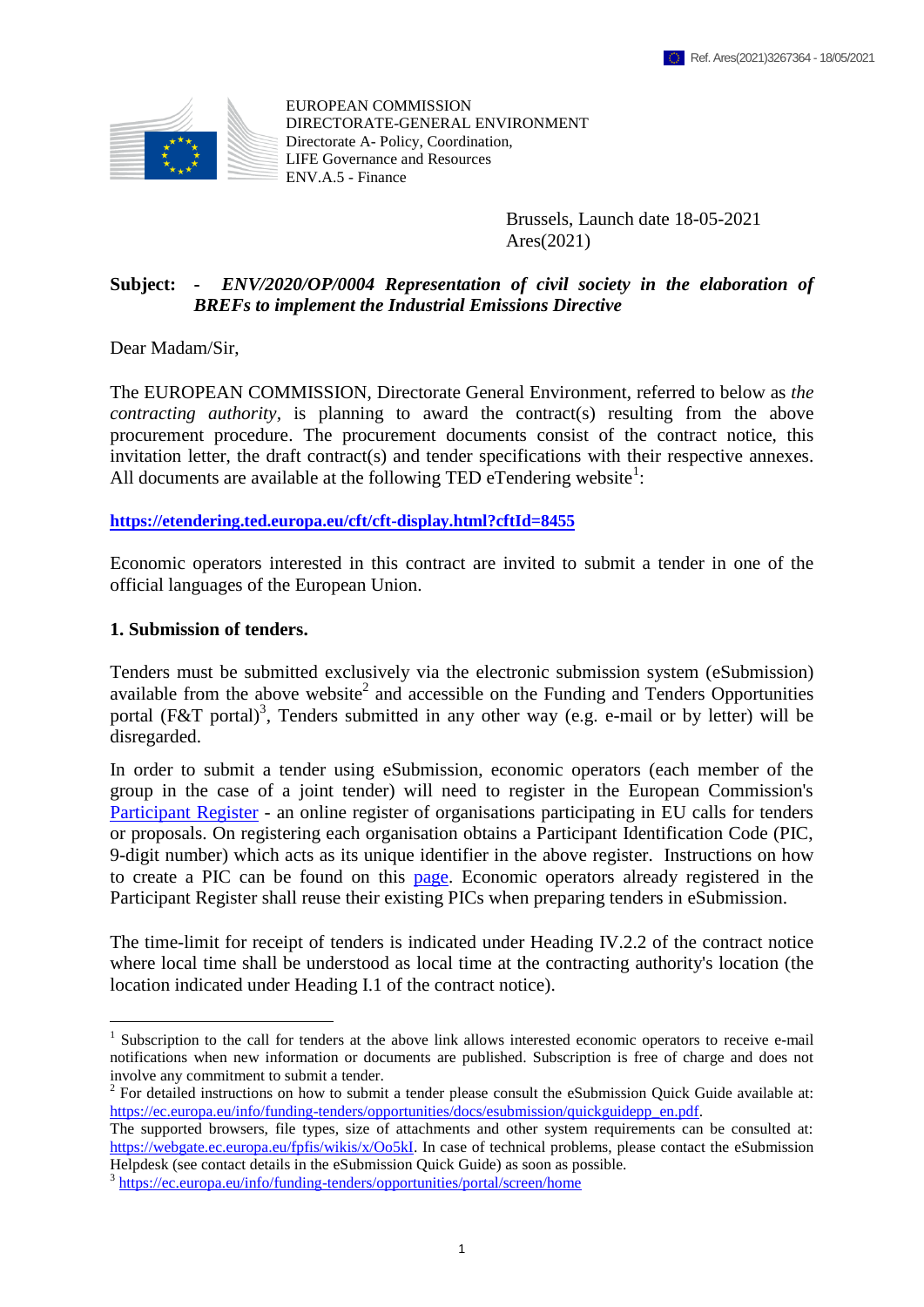A tender received after the time-limit for receipt of tenders will be rejected. The submission receipt provided by eSubmission with the official date and time of receipt of the submission  $($ timestamp $)$  constitutes proof of compliance with the time-limit for receipt of tenders<sup>4</sup>.

Tenderers must ensure that their submitted tenders contain all the information and documents required by the contracting authority at the time of submission as set out in the procurement documents.

The Declaration(s) on Honour on exclusion and selection criteria (template available in the tender specifications) shall be dated and signed, either by hand or by applying a qualified electronic signature, by an authorised representative of the signatory.

When the Declaration(s) on Honour is/are signed by hand, a scanned copy must be attached to the tender in eSubmission. The hand-signed original(s) must be sent by letter to the contracting authority's postal address specified under Heading I.1 of the contract notice at the latest on the first working day following the electronic submission of tender. The envelope, clearly mentioning the reference to the call for tenders and the eSubmission ID of the tender must be marked as "CALL FOR TENDERS – NOT TO BE OPENED BY THE INTERNAL MAIL DEPARTMENT". Only the original(s) of the Declaration on Honour are to be sent by letter, not other documents.

After submitting a tender, but before the deadline for receipt of tenders, a tenderer may definitively withdraw its tender<sup>5</sup>, or withdraw it and replace it with a new one<sup>6</sup>. A withdrawal receipt will be provided by eSubmission as proof of withdrawal.

All costs incurred for the preparation and submission of tenders are to be borne by the tenderers and will not be reimbursed.

# **2. Legal effects of the invitation to tender and submission of a tender.**

This invitation to tender is in no way binding on the contracting authority. The contracting authority's contractual obligation commences only when the contract with the successful tenderer is signed by both parties.

Up to the signature of the contract the contracting authority may cancel the procurement procedure without tenderers being entitled to claim any compensation. Any such decision must be substantiated and tenderers notified.

The validity period of the tender, during which tenderers may not modify the terms of their tenders in any respect, is indicated under Heading IV.2.6 of the contract notice.

Submission of a tender implies acceptance of all the terms and conditions set out in the procurement documents and, where appropriate, waiver of the tenderer's own general or

 $\overline{a}$ <sup>4</sup> If no submission receipt is received in reasonable time after submission, please contact the eSubmission Helpdesk (see contact details in the above referred eSubmission Quick Guide) as soon as possible.

 $5$  A submitted tender can be withdrawn directly in the "Procurement/My Submission(s)" area in the F&T Portal. For detailed instructions on how to withdraw a tender please consult the above referred eSubmission Quick Guide.

 $6$  To submit a new version, the tenderer must create a new tender in eSubmission and include all the information and documents required in the procurement documents with the submission of a tender, even if some of them have already been included in the replaced tender.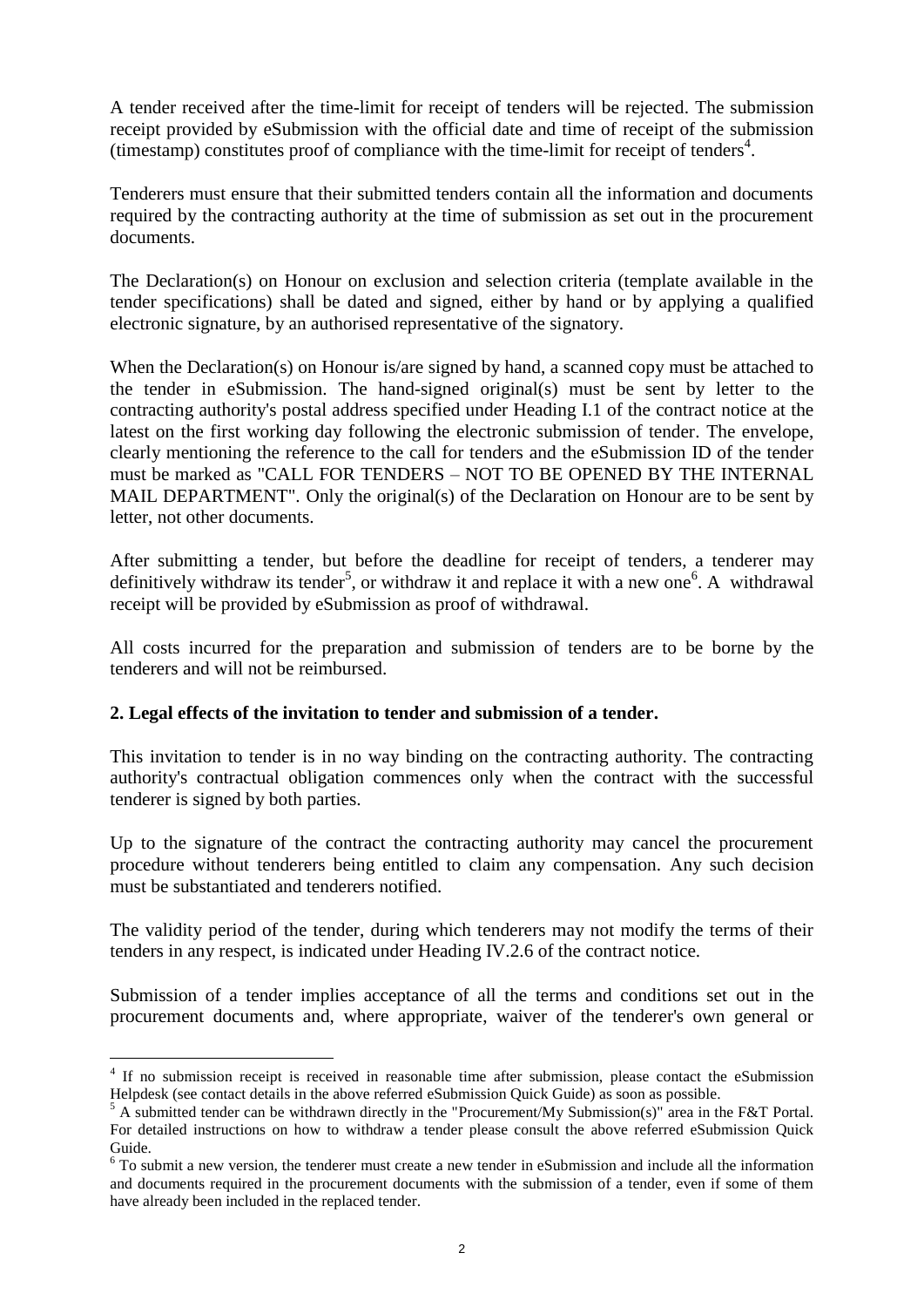specific terms and conditions. The submitted tender is binding on the tenderer to whom the contract is awarded for the duration of the contract.

# **3. Contacts during the procurement procedure.**

Contacts between the contracting authority and tenderers are prohibited throughout the procedure save in exceptional circumstances and under the following conditions only:

### 3.1 Submission phase (before the time-limit for receipt of tenders)

Upon request, the contracting authority may provide additional information solely for the purpose of clarifying the procurement documents.

Any request for additional information must be made in writing only through the above TED eTendering website in the "Questions & answers" tab, by clicking "Create a question" (registration on TED eTendering is required to be able to create and submit a question).

The contracting authority is not bound to reply to requests for additional information received less than six working<sup>7</sup> days before the time-limit for receipt of tenders. **Please note the Question and Answer deadlines at the TED e-tendering link above.**

The contracting authority may, on its own initiative, inform interested parties of any error, inaccuracy, omission or any other type of clerical error in the text of the procurement documents.

Any additional information will be published on the above TED eTendering website. The website will be updated regularly and it is the economic operator's responsibility to check for up[d](#page-0-0)ates and modifications during the submission period<sup>1</sup>.

### 3.2 Opening of tenders

 $\overline{a}$ 

Tenders will be opened electronically on the date and time indicated under Heading IV.2.7 of the contract notice. Tenderers may attend the opening session remotely via the Skype for Business application (maximum two representatives per tender). For organisational and security reasons the tenderer must send to env-tenders@ec.europa.eu at least twenty-four hours before the scheduled start of the opening session, the full name and e-mail address of the representative(s) together with the submission receipt generated by eSubmission.

The participants will receive instructions how to participate in the opening and an invitation at least two hours before the scheduled start of the opening session. The instructions and the invitation will be sent to each representative's email address provided as requested above.

The public part of the opening session will be strictly limited to the following aspects:

- verification that each tender has been submitted in accordance with the submission requirements of the call for tenders;

<sup>&</sup>lt;sup>7</sup> Working days at the contracting authority's location indicated under Heading I.1 of the contract notice.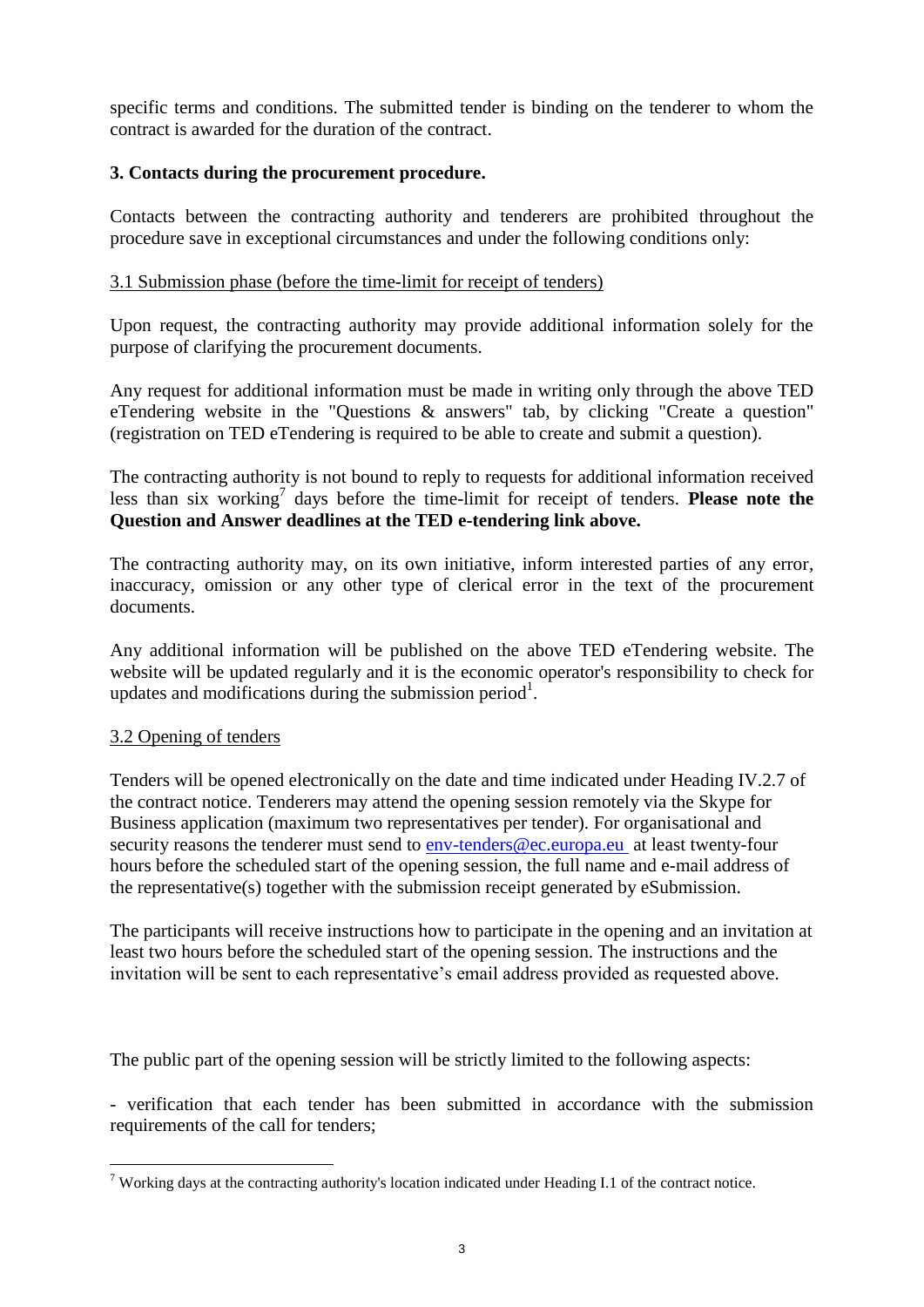- announcement of the tenders received: the names of the tenderers (all members in the case of a joint tender) will be announced;

Tenderers not present at the opening session may send an information request to envtenders@ec.europa.eu if they wish to be provided with the information announced during the public opening.

Once the contracting authority has opened the tenders, they shall become its property and will be treated confidentially.

## 3.3 Evaluation phase (after the opening of tenders)

Except in duly justified cases, tenderers who have failed to submit evidence or to make statements as required in the procurement documents, shall be contacted by the contracting authority to provide the missing information or clarify supporting documents.

The contracting authority may correct obvious clerical errors in the tender after confirmation of the correction by the tenderer.

Such information, clarification or confirmation shall not substantially change the tender.

## 3.4 Award phase

Tenderers will be notified of the outcome of this procurement procedure by e-mail. The notification will be sent to the e-mail address provided in the eSubmission application for the tenderer (group leader in case of a joint tender) under the section *Contact Info*. The same email address will be used by the contracting authority for all other communications with the tenderer. It is the tenderer's responsibility to provide a valid e-mail address and to check it regularly.

# **4. Data protection.**

If processing a reply to the invitation to tender involves the recording and processing of personal data (such as name, address and CV), such data will be processed pursuant to Regulation (EU)  $2018/1725^8$  of 23 October 2018 on the protection of natural persons with regard to the processing of personal data by the Union institutions, bodies, offices and agencies and on the free movement of such data, and repealing Regulation (EC) No 45/2001 and Decision No 1247/2002/EC. Unless indicated otherwise, any personal data will be processed solely for evaluation purposes under the call for tenders by the European Commission acting as data controller. Details concerning the processing of personal data are available in the privacy statement at: [https://ec.europa.eu/info/data-protection-public](https://ec.europa.eu/info/data-protection-public-procurement-procedures_en)[procurement-procedures\\_en.](https://ec.europa.eu/info/data-protection-public-procurement-procedures_en)

If you would like to exercise your rights under Regulation (EU) 2018/1725, or if you have comments, questions or concerns, or if you would like to submit a complaint regarding the collection and use of your personal data, you can contact the data controller at ENV-DATA-PROTECTION-COORDINATOR@ec.europa.eu by explicitly specifying your request.

 $\overline{a}$ 

<sup>8</sup> OJ L 295, 21.11.2018, p. 39